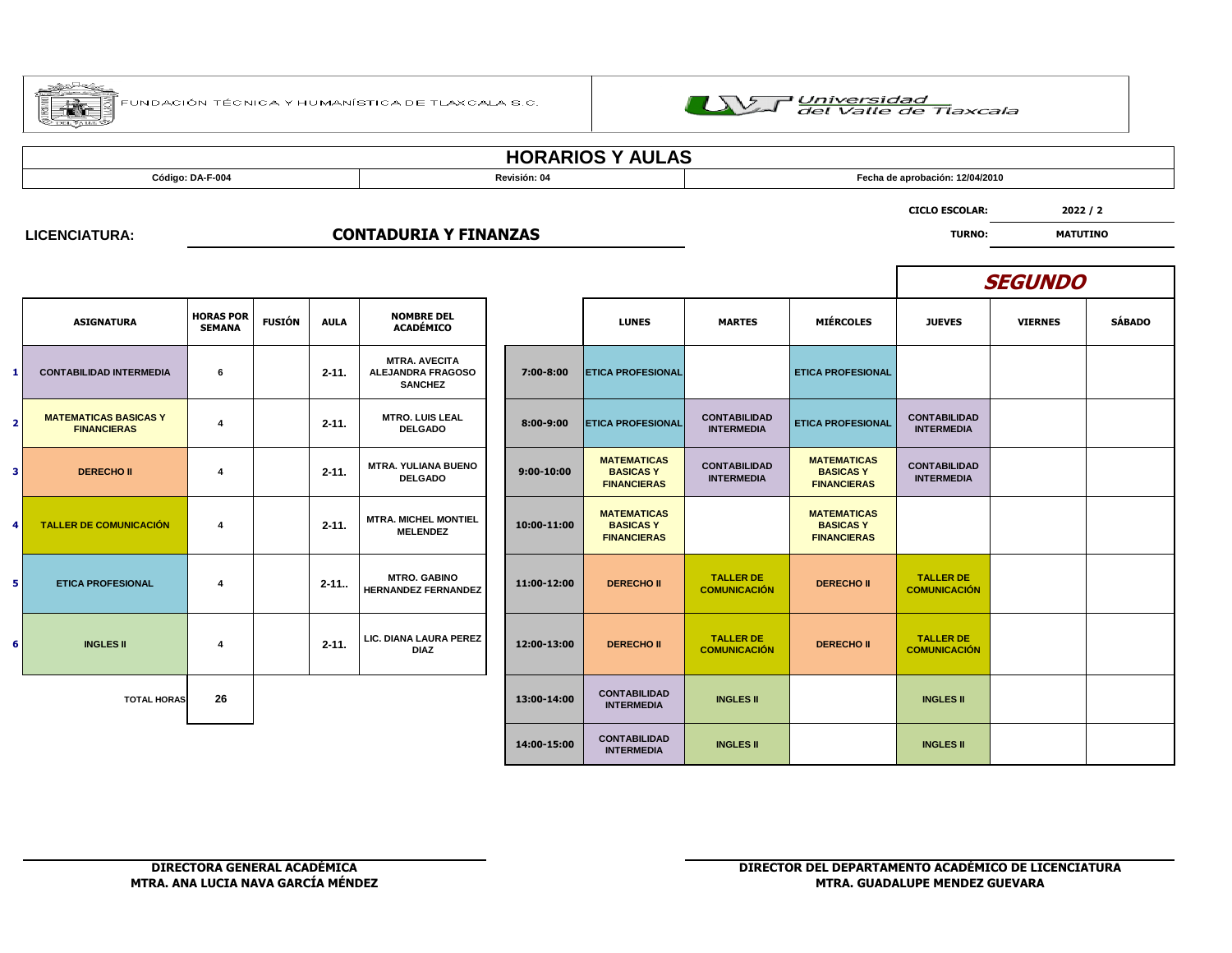



# **HORARIOS Y AULAS**

**Código: DA-F-004 Revisión: 04 Fecha de aprobación: 12/04/2010**

**CICLO ESCOLAR: 2022 / 2** 

### **LICENCIATURA:**

**1**

**3**

**4**

### **CONTADURIA Y FINANZAS TURNO:** MATUTINO

|    |                                                                             |                                   |               |             |                                                  |             |                                             |                                                                          |                                                                                       |                                                                          | <b>QUINTO</b>        |               |
|----|-----------------------------------------------------------------------------|-----------------------------------|---------------|-------------|--------------------------------------------------|-------------|---------------------------------------------|--------------------------------------------------------------------------|---------------------------------------------------------------------------------------|--------------------------------------------------------------------------|----------------------|---------------|
|    | <b>ASIGNATURA</b>                                                           | <b>HORAS POR</b><br><b>SEMANA</b> | <b>FUSIÓN</b> | <b>AULA</b> | <b>NOMBRE DEL</b><br><b>ACADÉMICO</b>            |             | <b>LUNES</b>                                | <b>MARTES</b>                                                            | <b>MIÉRCOLES</b>                                                                      | <b>JUEVES</b>                                                            | <b>VIERNES</b>       | <b>SÁBADO</b> |
|    | <b>CONTABILIDAD DE</b><br><b>SOCIEDADES</b>                                 | 4                                 |               | $2 - 10.$   | <b>MTRA. GUADALUPE</b><br><b>MENDEZ GUEVARA</b>  | 7:00-8:00   | <b>COSTOS II</b>                            | <b>REGIMEN</b><br><b>TRIBUTARIO</b><br><b>PERSONAS</b><br><b>MORALES</b> |                                                                                       | <b>REGIMEN</b><br><b>TRIBUTARIO</b><br><b>PERSONAS</b><br><b>MORALES</b> | <b>COSTOS II</b>     |               |
|    | <b>PAQUETERIA CONTABLE</b>                                                  | 4                                 |               | $3 - 16.$   | <b>MTRO. HECTOR SANLUIS</b><br><b>MONTERO</b>    | 8:00-9:00   | <b>COSTOS II</b>                            | <b>REGIMEN</b><br><b>TRIBUTARIO</b><br><b>PERSONAS</b><br><b>MORALES</b> |                                                                                       | <b>REGIMEN</b><br><b>TRIBUTARIO</b><br><b>PERSONAS</b><br><b>MORALES</b> | <b>COSTOS II</b>     |               |
|    | <b>REGIMEN TRIBUTARIO</b><br><b>PERSONAS MORALES</b>                        | 4                                 |               | $2 - 10.$   | <b>MTRO. RICARDO</b><br><b>MELLADO LOPEZ</b>     | 9:00-10:00  | <b>MACROECONOMIA</b>                        | <b>REGIMEN</b><br><b>TRIBUTARIO</b><br><b>PERSONAS</b><br><b>MORALES</b> |                                                                                       | <b>REGIMEN</b><br><b>TRIBUTARIO</b><br><b>PERSONAS</b><br><b>MORALES</b> | <b>MACROECONOMIA</b> |               |
|    | <b>ANALISIS E</b><br><b>INTERPRETACION DE</b><br><b>ESTADOS FINANCIEROS</b> | 4                                 |               | $2 - 10.$   | <b>MTRO. HORACIO LOPEZ</b><br><b>MUÑOZ</b>       | 10:00-11:00 | <b>MACROECONOMIA</b>                        |                                                                          |                                                                                       |                                                                          | <b>MACROECONOMIA</b> |               |
| 5  | <b>MACROECONOMIA</b>                                                        | 4                                 |               | $2 - 10.$   | <b>MTRO, ENRIQUE</b><br><b>HERRERA FERNANDEZ</b> | 11:00-12:00 | <b>CONTABILIDAD DE</b><br><b>SOCIEDADES</b> | <b>CONTABILIDAD DE</b><br><b>SOCIEDADES</b>                              |                                                                                       | <b>PAQUETERIA</b><br><b>CONTABLE</b>                                     |                      |               |
| 6. | <b>COSTOS II</b>                                                            | 4                                 |               | $2 - 10.$   | <b>MTRO, CESAR SAMPERIO</b><br><b>RIVERA</b>     | 12:00-13:00 | <b>CONTABILIDAD DE</b><br><b>SOCIEDADES</b> | <b>CONTABILIDAD DE</b><br><b>SOCIEDADES</b>                              |                                                                                       | <b>PAQUETERIA</b><br><b>CONTABLE</b>                                     |                      |               |
|    | <b>TOTAL HORAS</b>                                                          | 24                                |               |             |                                                  | 13:00-14:00 |                                             |                                                                          |                                                                                       | <b>PAQUETERIA</b><br><b>CONTABLE</b>                                     |                      |               |
|    |                                                                             |                                   |               |             |                                                  | 14:00-15:00 |                                             |                                                                          |                                                                                       | <b>PAQUETERIA</b><br><b>CONTABLE</b>                                     |                      |               |
|    |                                                                             |                                   |               |             |                                                  | 15:00-16:00 |                                             |                                                                          |                                                                                       |                                                                          |                      |               |
|    |                                                                             |                                   |               |             |                                                  | 16:00-20:00 |                                             |                                                                          | <b>ANALISIS E</b><br><b>INTERPRETACION DE</b><br><b>ESTADOS</b><br><b>FINANCIEROS</b> |                                                                          |                      |               |